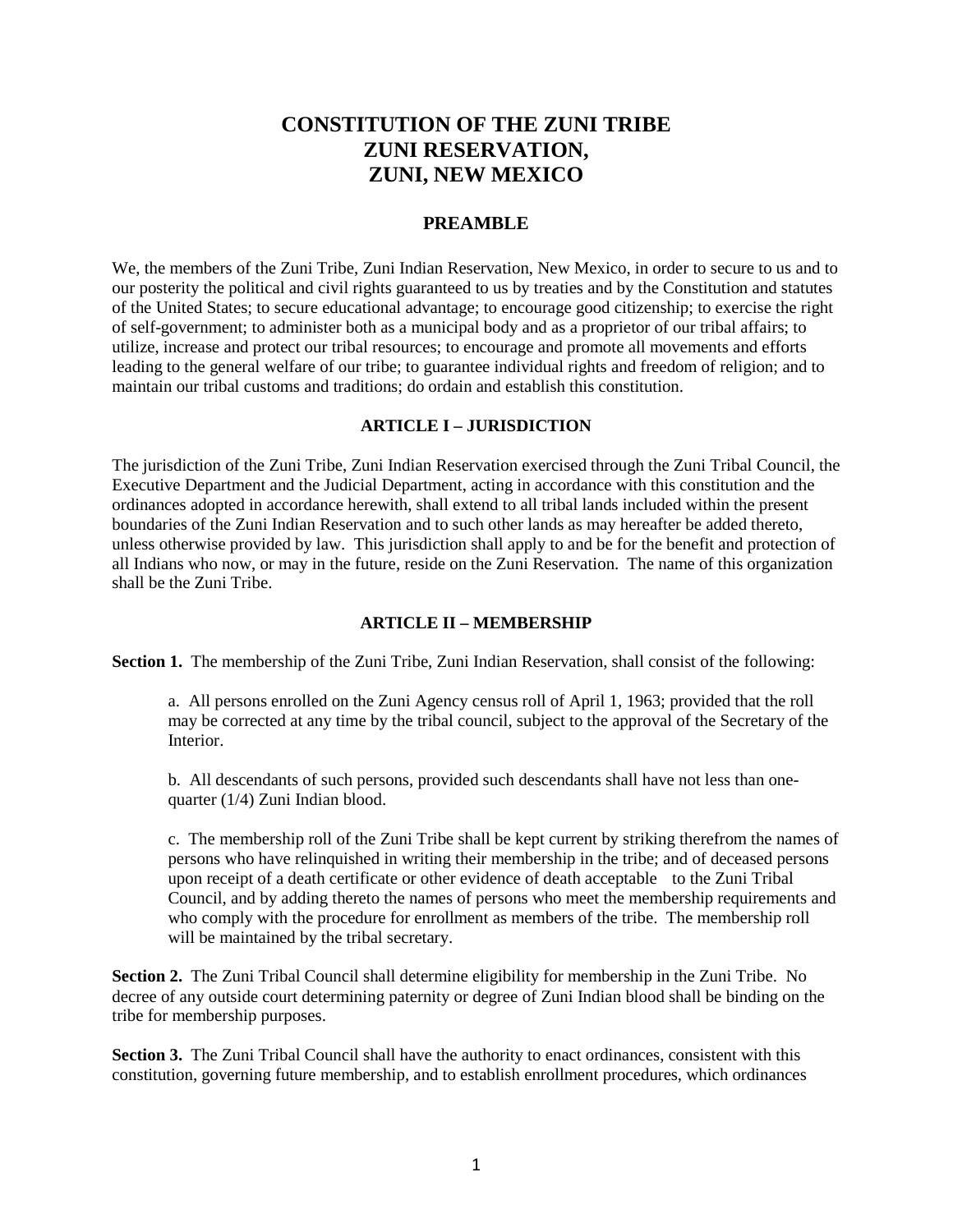shall be subject to approval by the Secretary of the Interior. No person shall be adopted as a member unless he shall have at least one-quarter (1/4) degree Indian blood.

**Section 4.** Honorary tribal membership may be bestowed by the Governor of the Zuni Tribe. This honorary membership will entitle the individual to the title of "honorary tribal member" only.

**Section 5.** No person may be at the same time enrolled as a member of the Zuni Tribe and as a member of any other Indian tribe.

## **ARTICLE III – BILL OF RIGHTS**

**Section1.** Subject to the limitations prescribed by this constitution, all members of the Zuni Tribe shall have equal political rights and equal opportunities to share in tribal assets, and no member shall be denied freedom of conscience, speech, religion, association or assembly, nor shall he be denied the right to bear arms.

**Section 2.** The Zuni Tribe, in exercising its powers of self-government, shall not:

a. Make or enforce any law prohibiting the free exercise of religion, or abridging the freedom of speech, or of the press, or the right of the people peaceably to assemble and to petition for a redress of grievances;

b. Violate the right of the people to be secure in their persons, houses, papers, and effects against unreasonable search and seizures, nor issue warrants, but upon probable cause, supported by oath or affirmation, and particularly describing the place to be searched and the person or thing to be seized;

c. Subject any person for the same offense to be twice put in jeopardy;

d. Compel any person in any criminal case to be a witness against himself;

e. Take any private property for a public use without just compensation;

f. Deny to any person in a criminal proceeding the right to a speedy and public trial, to be informed of the nature and cause of the accusation, to be confronted with the witnesses against him, to have compulsory process for obtaining witnesses in his favor, and, at his own expense, to have the assistance of counsel for his defense;

g. Require excessive bail, impose excessive fines, inflict cruel and unusual punishments and in no event impose for conviction of any one offense any penalty, punishment or fine the imprisonment for a term of up to one year or a fine of up to \$5,000, or both;

h. Deny to any person within its jurisdiction the equal protection of its laws or deprive any person of liberty or property without due process of law;

i. Pass any bill of attainder or *ex post facto* law; or

j. Deny to any person accused of an offense punishable by imprisonment the right, upon request, to a trial by jury of not less than six persons.

History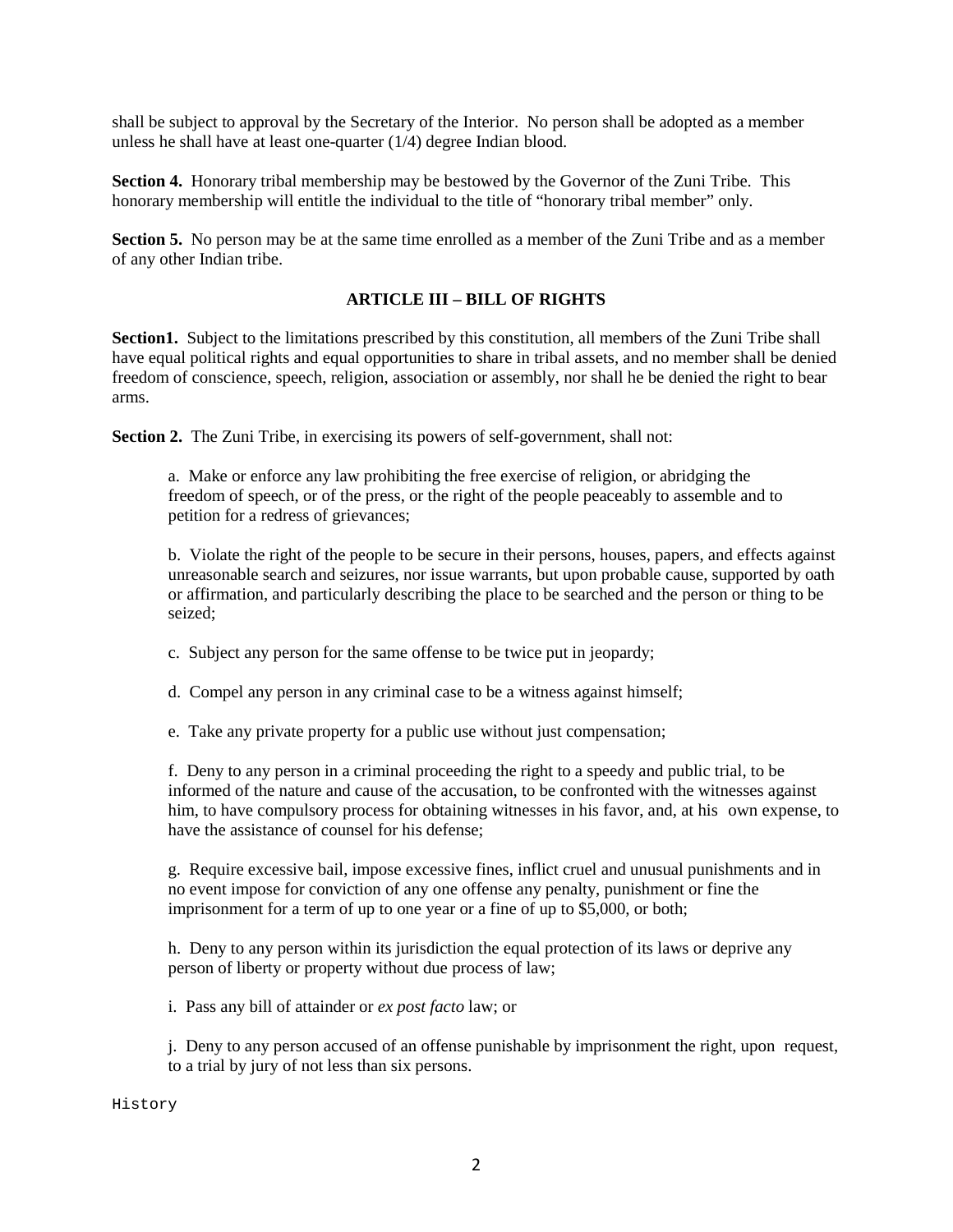Section 2 (g) read "Require excessive bail, impose excessive fines, inflict cruel and unusual punishments, and in no event impose for conviction of any one offense any penalty or punishment greater than imprisonment for a term of six months or a fine of \$500, or both;"

October 23, 2014 amended to "Require excessive bail, impose excessive fines, inflict cruel and unusual punishments and in no event impose for conviction of any one offense any penalty, punishment or fine the imprisonment for a term of up to one year or a fine of up to \$5,000, or both;

The purpose of this amendment is to increase the amount of fine and imprisonment that the Zuni Tribe may impose upon conviction of a criminal offense. Imprisonment terms could be for a term of up to one (1) year or a fine of up to \$5,000, or both. This is consistent with the limits imposed by the Indian Civil Rights Act, 25 U.S.C §1302.

#### **ARTICLE IV – ORGANIZATION OF THE GOVERNMENT OF THE ZUNI TRIBE**

**Section 1.** The government of the Zuni Tribe shall consist of a Legislative, and Executive, and a Judicial Department.

#### **ARTICLE V – THE LEGISLATIVE DEPARTMENT: COMPOSITION AND QUALIFICATIONS**

**Section 1.** The legislative authority of the Zuni Tribe shall rest in the Zuni Tribal Council, hereinafter sometimes called the tribal council, which shall hold its sessions at Zuni, New Mexico.

**Section 2.** The tribal council shall consist of eight (8) members, including a governor and lieutenant governor, all elected at large by popular vote as hereinafter provided.

**Section 3.** No person shall serve as a member of the Zuni Tribal Council while holding any other elective office, or policy making or judicial position, with the tribe.

**Section 4.** Members of the Zuni Tribal Council shall be no less than twenty-five (25) years of age at the time of their election and shall have lived within the reservation for not less than one (1) year immediately preceding the date of the election. Any person who has been convicted of a felony shall be ineligible for membership on the Zuni Tribal Council for a period of not less than three (3) years following release from confinement.

### **ARTICLE VI – AUTHORITIES OF THE TRIBAL COUNCIL**

**Section 1.** The Zuni Tribal Council, as the legislative body of the tribe, shall exercise the following authorities subject to any limitations imposed by statutes of the United States applicable to Indians or Indian tribes, and subject to all expressed restrictions contained in this constitution.

a. To regulate its own procedures; to appoint subordinate boards, committees, officials and employees not otherwise provided for in this constitution and to prescribe their salaries, tenure and duties, provided that the tribal council shall, by appropriate ordinance, establish the personnel policies and procedures of the tribe, including a requirement that a statement of qualifications and standards be developed and published for all personnel employed by the tribe;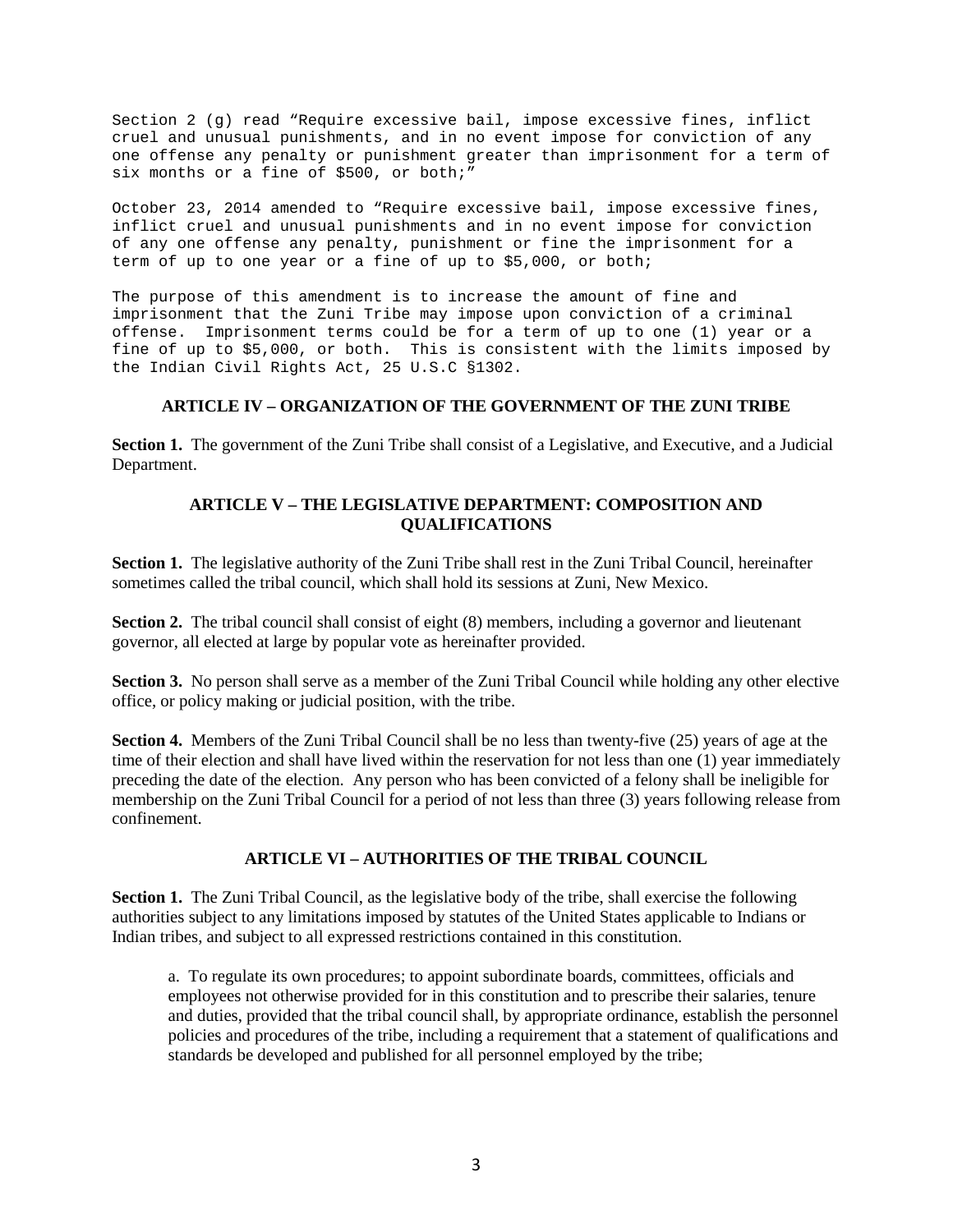b. To establish tribal corporations, associations and other subordinate organizations for economic and other purposes, and to transfer assets of the tribe thereto for management and control;

c. To borrow money for tribal purposes;

d. To represent the tribe, and to act in all matters that concern the welfare of the tribe;

e. To negotiate with the Federal, State or local governments, and with the governments of other Indian tribes, and to advise and consult with representatives of the Interior Department on all activities that may affect the tribe, and in regard to all appropriation estimates and Federal projects for the benefit of the tribe before such estimates or projects are submitted to the Bureau of the Budget and to Congress;

f. To prevent the sale, disposition, lease or encumbrance of tribal land, interests in land, water, minerals or other tribal assets; to approve and provide for the execution of any sale, grant, lease, or relinquishment of any interests in land, water, minerals or other assets of the tribe or the use thereof, subject to the approval of the Secretary of the Interior where required by law;

g. To regulate the use of tribal property; to protect the wildlife and natural resources of the tribe; to foster Indian arts and crafts; to administer charity; to levy and collect taxes and fees on tribal members; and to impose taxes or fees on non-members of the tribe doing business on the Zuni Reservation, provided that the imposition of such taxes and fees on non-members of the tribe shall be in conformity with appropriate ordinances subject to approval by the Secretary of the Interior. All actions of the tribal council relating to the use and protection of tribal lands shall be in conformity with applicable regulations of the Department of the Interior designed for the protection of Indian range and timber resources;

h. To appropriate and administer any funds or property within the exclusive control of the tribe and to make expenditures from available funds for public purposes of the tribe, including salaries and remuneration of officers and other employees; limited only by provisions of this constitution;

i. To provide by ordinance, subject to approval by the Secretary of the Interior, for the removal or exclusion from the reservation of non-members, whose presence may be injurious or undesirable to the tribe or the members thereof;

j. To employ legal counsel for the protection and advancement of the rights of the tribe and its members, the choice of counsel and fixing of fees to be subject to the approval of the Secretary of the Interior, so long as such approval is required by Federal law;

k. To enact ordinances, subject to approval by the Secretary of the Interior, for the maintenance of peace and order on the Zuni Reservation; for the protection of individual rights and property of tribal member; to govern the inheritance of personal property of tribal members; and to provide for the appointment of guardians for minors and mental incompetents;

l. To provide for the enforcement of tribal ordinances;

m. To provide by ordinance for the conduct of tribal elections and the orderly management of tribal affairs;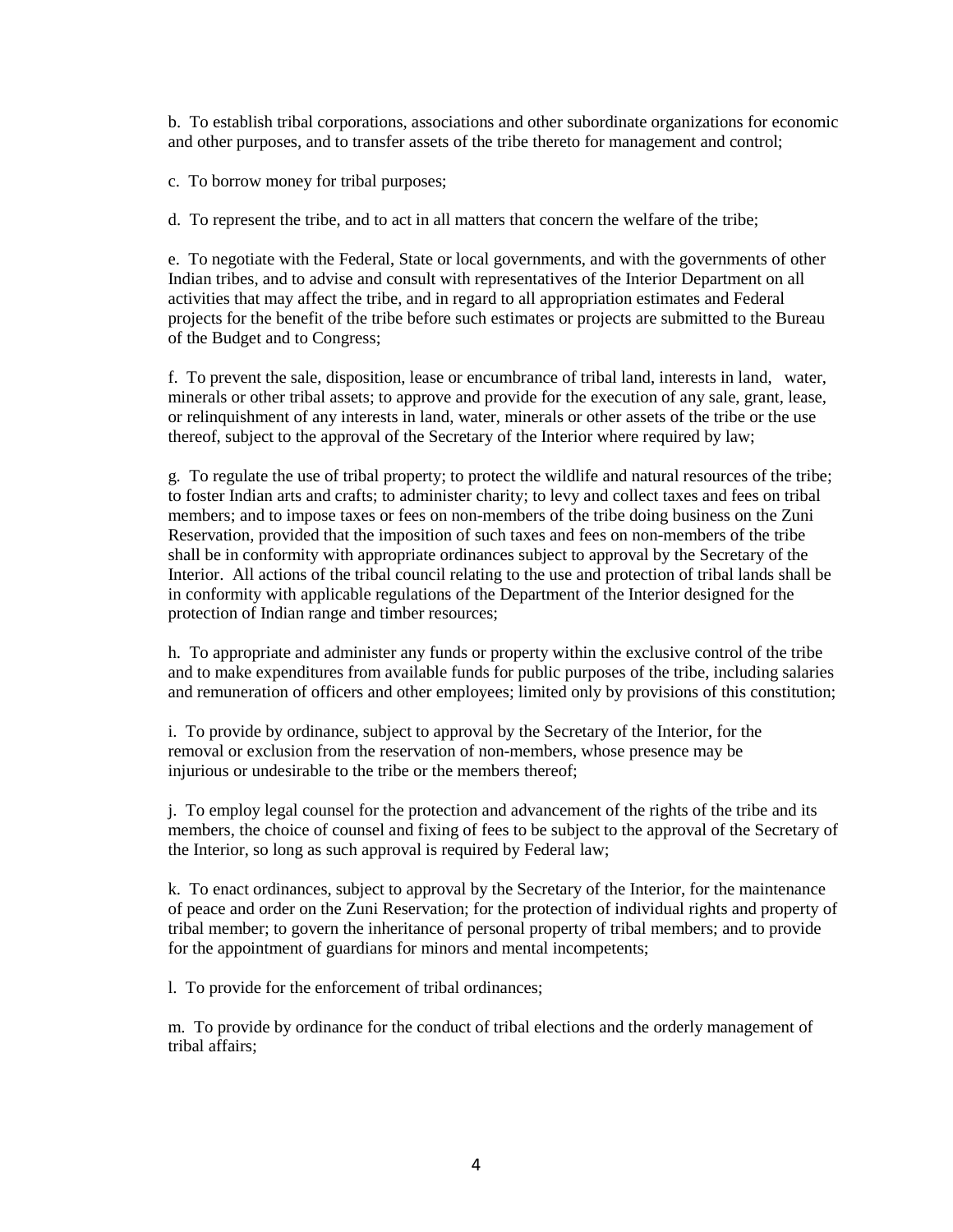**Section 2.** The tribal council shall approve an annual budget to finance the programs and governmental functions of the tribe. No expenditures of tribal funds will be made except in conformity with the approved tribal budget.

## **ARTICLE VII – MEETINGS OF THE ZUNI TRIBAL COUNCIL: QUORUM**

**Section 1.** At the first meeting of the Zuni Tribal Council after each regular election, the tribal council shall see that the members have a correct and clear understanding of the constitution, and procedures regulating the conduct of the governing body of the tribe.

**Section 2.** The tribal council shall meet at least once each month.

**Section 3.** Special meetings may be called by the Governor of the Zuni Tribe, or at the request of not less than four (4) members of the tribal council.

**Section 4.** A legal quorum of the Zuni Tribal Council for the conduct of official business shall be four (4) or more councilmen and the presiding officer. The presiding officer shall be entitled to vote as a member of the tribal council.

**Section 5.** No enactment of the tribal council shall have any validity or effect in the absence of a quorum of the membership thereof at a legally called session.

**Section 6.** Only regularly called meetings, or meetings announced by written notice to each council member and posted on the official tribal bulletin board, shall constitute legally called sessions.

## **ARTICLE VII – CONFLICTS OF INTEREST**

**Section 1.** Any councilman who may be personally interested in any matter before the Zuni Tribal Council shall not vote on such matter without the consent of the remaining members. Failure to reveal a personal interest, not similarly shared by all members of the council, to the Zuni Tribal Council, in a matter before the council, shall constitute dereliction of official duty, and may be cause for removal from office.

### **ARTICLE IX – TRIBAL ENACTMENTS**

**Section 1.** All final decisions of the Zuni Tribal Council on matters of general and permanent interest to members of the Zuni Tribe and to the tribal administration shall be embodied in resolutions or ordinances. Such enactments shall be available for inspection by members of the Zuni Tribe at normal office hours.

**Section 2.** All final decisions of the Zuni Tribal Council on matters of temporary interest or relating to particular individuals, officials or committees shall be noted in the minutes of the council deliberations and shall be available for inspection by members of the Zuni Tribe during normal office hours.

**Section 3.** All resolutions and ordinances shall be dated and numbered, and shall include a certification showing the presence of a quorum and the number of tribal council members voting for and against any proposed enactment.

**Section 4.** Every resolution or ordinance passed by the tribal council shall, within five (5) days of its passage, be presented to the governor for approval. If he approves, he shall sign it within ten (10) days following its receipt and deposit it with the secretary of the Zuni Tribe for such further action as may be necessary. If he does not sign an enactment of the tribal council within ten (10) days following its receipt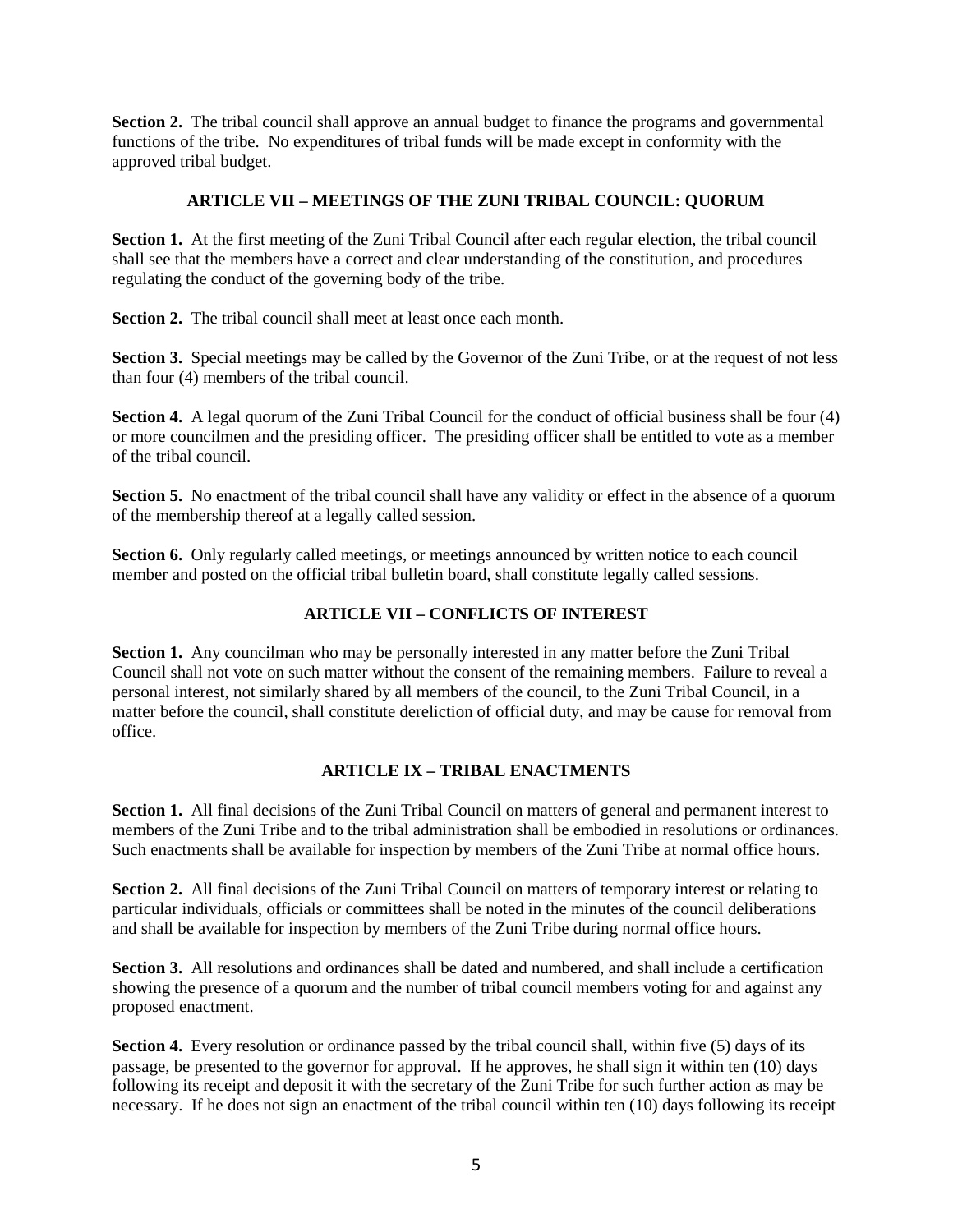by him, he shall, at the next legally constituted meeting of the tribal council following its submittal to him for signature, return it to the tribal council with a statement of his objections. It shall thereafter not become effective unless it is again approved by at least five (5) council members voting in favor of the issue.

**Section 5.** Any enactment of the tribal council which is subject to approval by the Secretary of the Interior shall be presented to the Superintendent of the Zuni Agency who shall, within ten (10) days following receipt thereof, transmit the same to the Secretary of the Interior with his recommendation for or against approval.

## **ARTICLE X – THE SECRETARY OF THE COUNCIL**

**Section 1.** The secretary of the tribal council shall be appointed by the governor from within or without the membership of the tribal council, with the concurrence of a majority of the members of the tribal council.

**Section 2.** The secretary shall call the roll, handle all official correspondence of the council, keep the minutes of all regular and special meetings of the tribal council, and it shall be his duty to submit promptly to the tribal governor and the Superintendent of the Zuni Agency copies of minutes of all regular and special meetings of the tribal council.

## **ARTICLE XI – THE EXECUTIVE DEPARTMENT**

**Section 1.** The governor, lieutenant governor and the treasurer shall comprise the executive department of the tribal government, exercising the authorities set forth in this constitution, and such other authorities as the tribal council may, from time to time, by appropriate ordinance, delegate to the executive officers.

**Section 2.** The governor and lieutenant governor shall be elected as provided in this constitution.

## **ARTICLE XII – DUTIES OF EXECUTIVE OFFICERS**

**Section 1.** The Governor of the Zuni Tribe shall exercise the following authorities as the chief executive officer of the tribe; and such other authorities as the tribal council may assign.

a. The governor shall preside over meetings of the Zuni Tribal Council;

b. The governor shall appoint all non-elected officials and employees of the executive department of the tribal government and shall direct them in their work, subject only to applicable restrictions embodied in this constitution or in enactments of the tribal council establishing personnel policies or governing personnel management;

c. The governor, subject to the approval of the tribal council, may establish such boards, committees or subcommittees as the business of the council may require, and shall serve as an ex-officio member of all such committees and boards;

d. The governor shall serve as contracting officer for the tribe, following approval of all contracts by the tribal council;

e. The governor shall have veto power over enactments of the tribal council, as provided in Article IX, Section 4;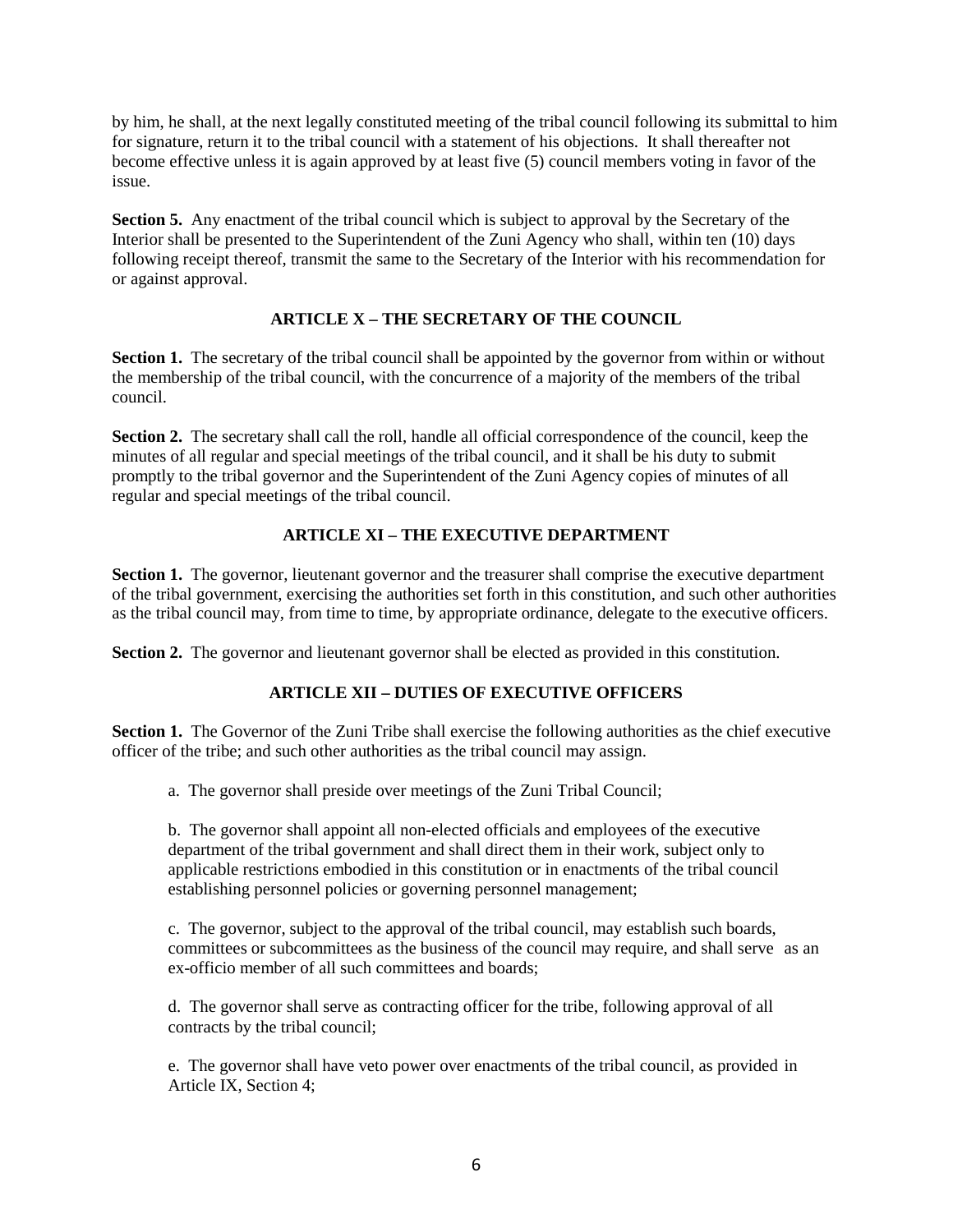f. The governor shall present a budget for consideration by the tribal council not less than sixty (60) days before the beginning of the fiscal year of the tribe. The proposed budget shall be posted in not less than three (3) public places for at least ten (10) days prior to presentation of the budget to the council. It shall be the responsibility of the governor to operate the tribal government within the approved budget. The annual tribal budget shall be subject to approval by the Secretary of the Interior as may be required under Federal Law;

g. The governor shall direct the tribal police, to assure the enforcement of ordinances of the tribal council;

h. The governor shall hold no other tribal office or engage in private remunerative employment without the consent of the tribal council, during his term as governor.

**Section 2.** In the absence of the governor, the lieutenant governor or a governor pro tempore, who may be appointed by the governor from within the membership of the tribal council, shall preside and shall have all authorities, privileges and duties of the governor. The lieutenant governor shall perform such other duties as the governor, with the consent of the tribal council, may direct.

**Section 3.** All checks shall be signed and all vouchers shall be approved for payment by two (2) officers of the Zuni Tribal Council as follows: The governor or, in his absence, the lieutenant governor or the governor pro tempore, together with the treasurer or, in his absence, the secretary.

**Section 4.** The tribal council will require all tribal officials and employees who handle tribal funds to be placed under surety bond. The premium for the bond shall be paid by the tribe.

## **ARTICLE XIII – TREASURER**

**Section 1.** The treasurer shall be appointed from within the tribal council by the governor, with the concurrence of a majority of the members of the tribal council.

**Section 2.** The treasurer may be removed from office by the governor with the concurrence of a majority of the members of the tribal council.

**Section 3.** The treasurer shall supervise the tribal accountant, and shall be responsible to accept, receipt for, keep and safeguard all funds under the exclusive control of the Zuni Tribe by depositing them in a bank insured by an agency of the Federal Government, or in tribal accounts as directed by the governor, and shall keep an accurate record of such funds, and shall report on all receipts and expenditures and the amount and nature of all funds in his custody to the tribal council at regular meetings, and at such other times as the governor may direct. He shall not authorize payment or disbursement of any funds in the custody of the tribe except as duly authorized by the approved tribal budget.

**Section 4.** The books and records of the treasurer shall be audited at least once each year by a competent auditor, and at such other times as the governor or the tribal council may require.

## **ARTICLE XIV – THE JUDICIAL DEPARTMENT**

**Section 1.** The trial court shall consist of a chief judge and two associate judges, appointed by the Governor of the Zuni Tribe, with the concurrence of the tribal council. Any one of the judges may hold court as determined by the chief judge.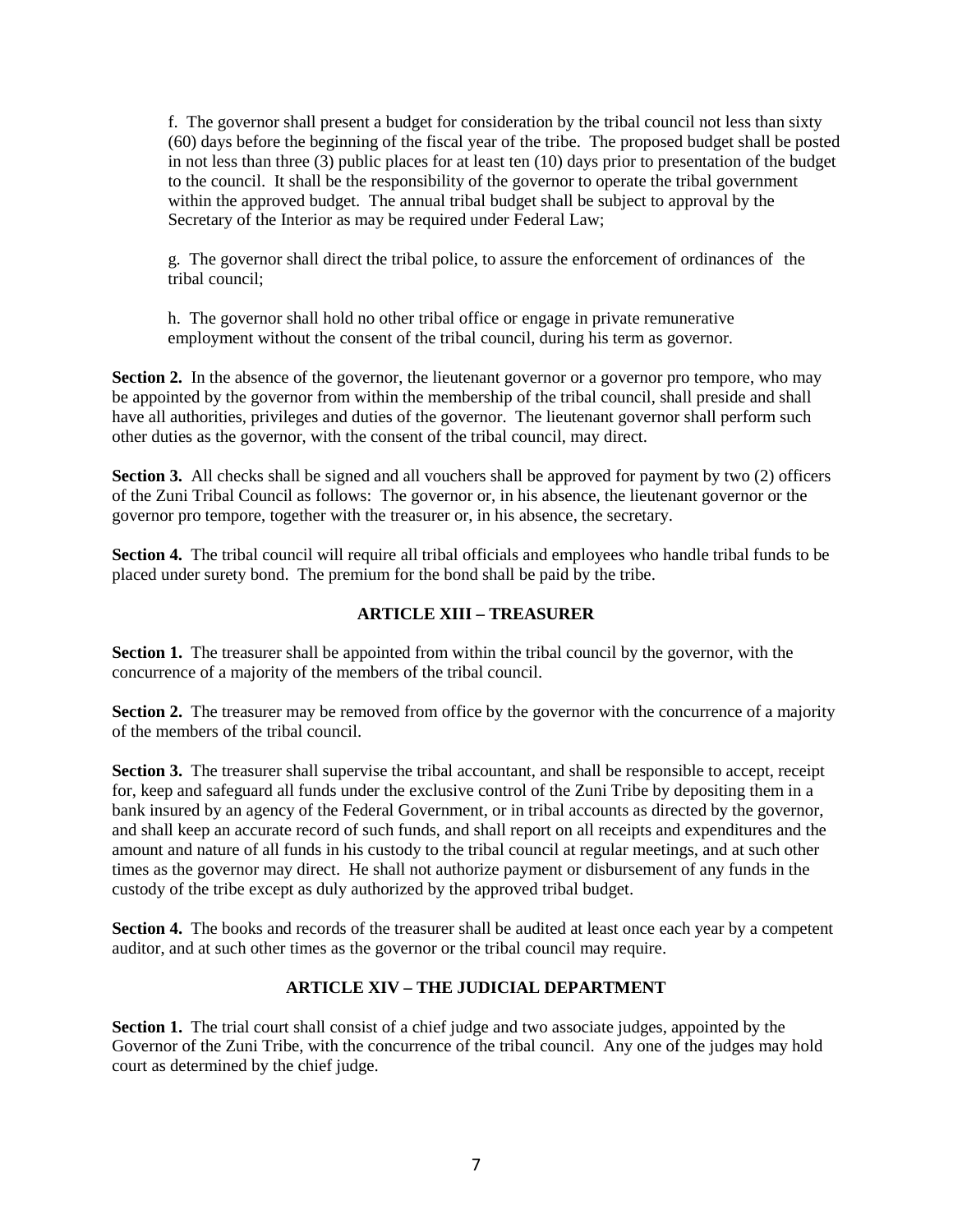**Section 2.** By ordinance, subject to the approval by the Secretary of the Interior, the tribal council shall establish a court of appeals.

**Section 3.** The tenure of trial judges shall be six (6) years. Their salary shall be established by ordinance of the tribal council.

**Section 4.** No person shall be appointed to the office of trial judge unless he is at least thirty (30) years of age and not more than seventy (70) years of age; nor shall any person be appointed as a trial judge who has ever been convicted of a felony or within one year, of a misdemeanor.

**Section 5.** The Trial and Appellate Courts of the Zuni Tribe shall have jurisdiction over all criminal offenses and civil causes involving Indians on the Zuni Reservation, except such offenses as may fall within the exclusive jurisdiction of Federal or State courts.

**Section 6.** The duties, jurisdiction and procedures of the courts of the Zuni Tribe shall be more fully prescribed by appropriate ordinances which will constitute the tribal law and order code, enacted pursuant to Article VI, Section 1(k).

## **ARTICLE XV – NOMINATIONS AND ELECTIONS**

**Section 1.** The Zuni Tribal Council shall, by appropriate ordinance, establish procedures and regulate the conduct of all tribal elections, including the nomination of candidates for all elective offices of the tribe, the appointment of an election board, the registration of voters, the filing and posting of election notices, and absentee voting.

**Section 2.** Any qualified member of the tribe may become a candidate for any elective office of the tribe.

**Section 3.** The candidates for office of governor and lieutenant governor shall run for office as a team on a single ticket.

**Section 4.** All voting for candidates to office on the Zuni Tribal Council shall be by secret ballot, the form of which shall be established by ordinance of the Zuni Tribal Council

**Section 5.** Any member of the Zuni Tribe who is eighteen (18) years of age, or older, who has registered to vote and who presents himself at the polls on election day shall be entitled to vote.

**Section 6.** The regular election of the Zuni Tribe shall be held every four (4) years on a date to be set by the Zuni Tribal Council, to be called and held during the period intervening between the end of Shalako and the beginning of the winter Teshkwi. The first election under this constitution shall be held on a date to be set by tribal council in 1970. The incumbent tribal council members, at the time of the adoption of this constitution, shall hold office until the expiration of the term for which they were elected, and until their successors are duly elected and installed on the first day after the winter Teshkwi.

**Section 7.** The candidates for governor, lieutenant governor, and councilmen receiving the largest number of votes shall be elected for terms of four (4) years. Elected officials shall serve until their successors are elected and installed. The winning candidates shall be installed on the first day after the winter Teshkwi. The two councilmen receiving the largest number of votes shall be known as the head councilman and lieutenant governor's councilman, respectively.

### **ARTICLE XVI – OATH OF OFFICE**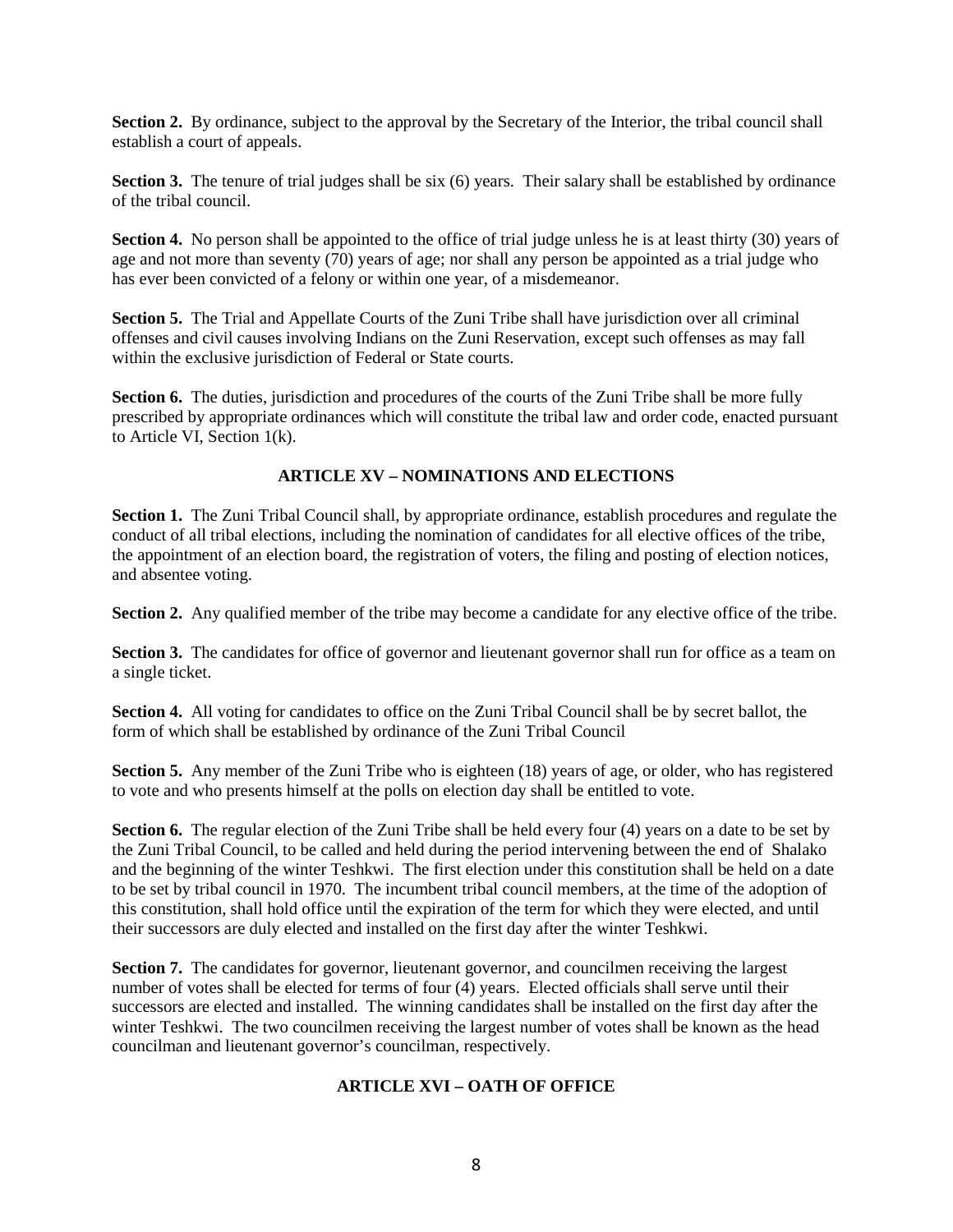The newly elected Governor, Lieutenant Governor, and members of the Zuni Tribal Council shall be required to individually take an oath of office at the time of their installation. The Head Cacique will delegate his authority to administer the oath of office to a Zuni religious leader in accordance with the Zuni religious hierarchy.

#### **OATH OF OFFICE**

On this day, with authority vested unto me, and with the powers bestowed upon me, I entrust unto you, our lands and our people. As humble as you may be; lack of oratory to express yourself fluently, to the best of your ability, be the protector, for your people against all enemies and strangers. You will cherish and protect all that contains life to your people. You will faithfully execute the duties of your office to the best of your ability. You will refrain from harsh use of words to your people to the best of your ability and be impartial when making judgment in settlements.

This, I give the blessing of our spiritual fathers onto you.

I bestow this oath of office to you, with the breath of our spiritual leaders four times.

History

Article XVI read "All newly elected officers and members of the Zuni Tribal Council shall be required to take an oath of office, as shown below, at the time of their installation. Such oath shall be administered by the Head Cacique of the Pueblo and his aides.

#### OATH OF OFFICE

"Into your care we entrust our land and our people. Regardless of whether you are poor, or lack the oratory to express yourself fluently, you will, to the best of your ability, be the protector, impartially, for your people. The stranger who comes into our land will become as one of your people, regardless of race, color or creed, and you will give unto them the same protection and rights as you would your own. You will cherish and protect all that contains life; from the lowliest crawling creature to the human. By hasty word or deed you will refrain from hurting the feelings, both mentally and physically, of your people. In times when you, to the best of your ability and judgment, have resorted to every peaceful means of bringing reason to an individual, on a matter, and that individual, through stubborness, remains contrary to the point of disrespect for the office you hold, and would, through his action, be a bad example to his fellowmen, you will question him four times if he will continue to set aside peaceful intelligent reasoning. If his answer is yes the four times, then you may strike him with the flat of your hand, and four times if necessary."

October 23, 2014 amended to "The newly elected Governor, Lieutenant Governor, and members of the Zuni Tribal Council shall be required to individually take an oath of office at the time of their installation. The Head Cacique will delegate his authority to administer the oath of office to a Zuni religious leader in accordance with the Zuni religious hierarchy.

#### OATH OF OFFICE

On this day, with authority vested unto me, and with the powers bestowed upon me, I entrust unto you, our lands and our people. As humble as you may be; lack of oratory to express yourself fluently, to the best of your ability, be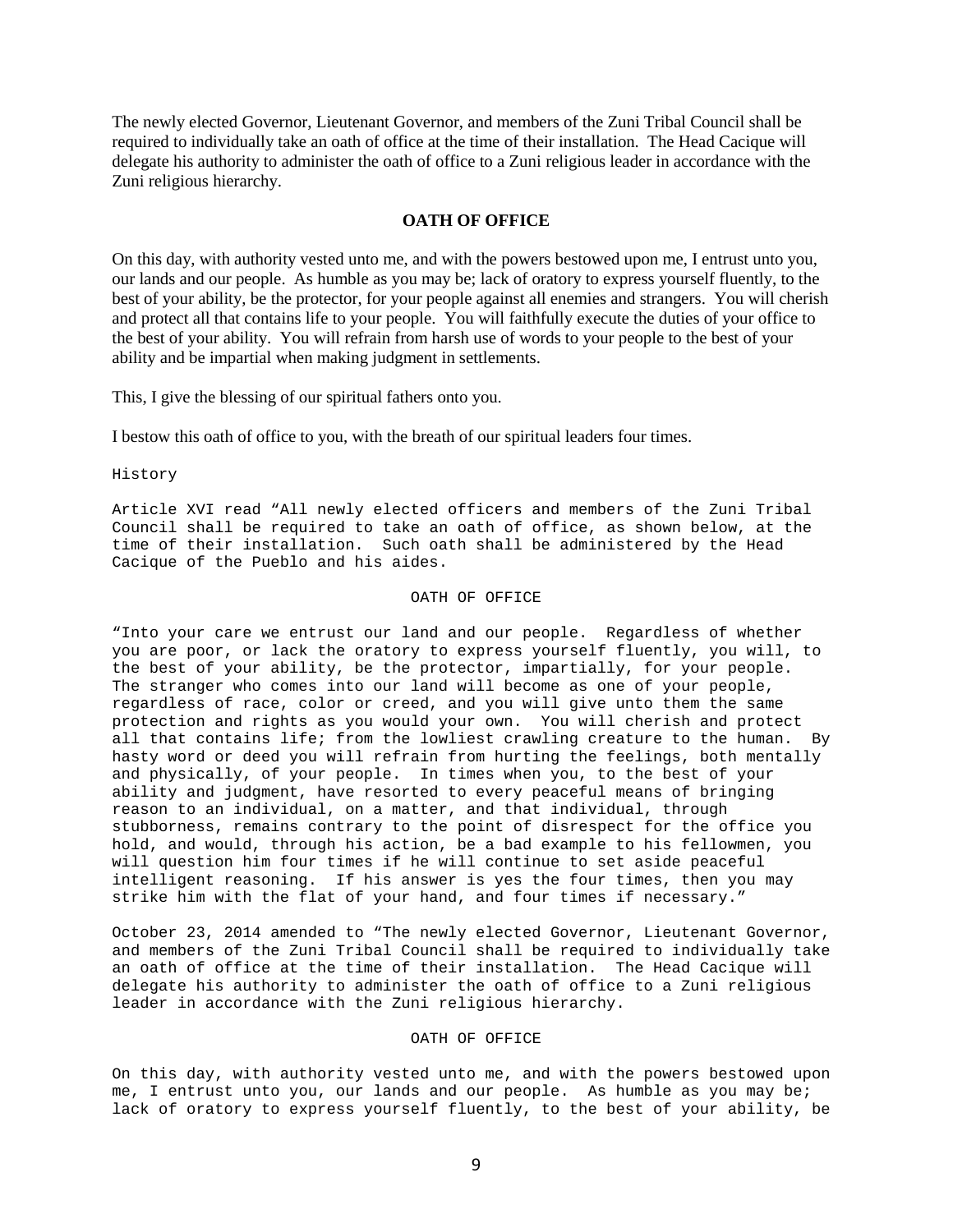the protector, for your people against all enemies and strangers. You will cherish and protect all that contains life to your people. You will faithfully execute the duties of your office to the best of your ability. You will refrain from harsh use of words to your people to the best of your ability and be impartial when making judgment in settlements.

This, I give the blessing of our spiritual fathers onto you.

I bestow this oath of office to you, with the breath of our spiritual leaders four times."

The intent of this amendment is to set out an installation process for the newly elected Governor, Lieutenant Governor, and members of the Tribal Council to ensure an orderly transition of tribal government after an election. This is to prevent disruption of tribal government activities and services if the oath of office is not given as required by the Constitution.

#### **ARTICLE XVII – VACANCIES, REMOVAL AND RECALL FROM OFFICE, SUCCESSIONS TO OFFICE**

**Section 1.** Any member of the tribal council, judge, or elected officer of the Zuni Tribe who, during his term is convicted of any felony, shall automatically forfeit his office. Any member of the tribal council, judge, or elected officer found guilty of a misdemeanor involving moral turpitude, gross neglect of duty, malfeasance in office or misconduct reflecting on the dignity and integrity of the tribal government, may be removed from office if not less than five (5) members shall cast ballots in favor of removal at a legally called meeting. Before any vote for removal from office is taken, such member, judge, or officer shall be given a written statement of the charges against him at least five (5) days before the meeting of the tribal council at which he is to appear, and he shall be given an opportunity to answer any and all charges at the designated council meeting. The decision of the tribal council shall be final.

**Section 2.** Upon receipt of a petition signed by at least twenty-five percent (25%) of those entitled to vote demanding recall of any member of the tribal council, or elected officer, filed with the secretary of the tribal council at least four (4) months before the expiration of such council member's or official's term of office, it shall be the duty of the tribal council to call a special election upon the question of recall. Such election shall be held not less than twenty-five (25) or more than forty (40) days from the filing of the petition. No council member or elected officer may be recalled unless at least two-thirds (2/3) of the voters casting ballots vote in favor of the recall, and unless at least thirty percent (30%) of those entitled to vote cast their ballots in the election.

**Section 3.** With the exception of the governor and the lieutenant governor, any member of the Zuni Tribal Council, who may resign, or may be removed from office, shall be replaced at special election to be called and held by the Zuni Tribal Council in conformity with this constitution and ordinances of the tribal council. In the event the governor resigns, dies, becomes otherwise incapacitated or is removed from office, his unexpired term shall be filled by the lieutenant governor. The head councilman will succeed to the office of the lieutenant governor. An election will be called to replace the head councilman.

**Section 4.** If a member of the tribal council fails to attend four (4) legally called successive meetings of the tribal council or a committee thereof, of which he is a member, or any combination of tribal council or such committee meetings, he shall automatically cease to be a member of the tribal council. In such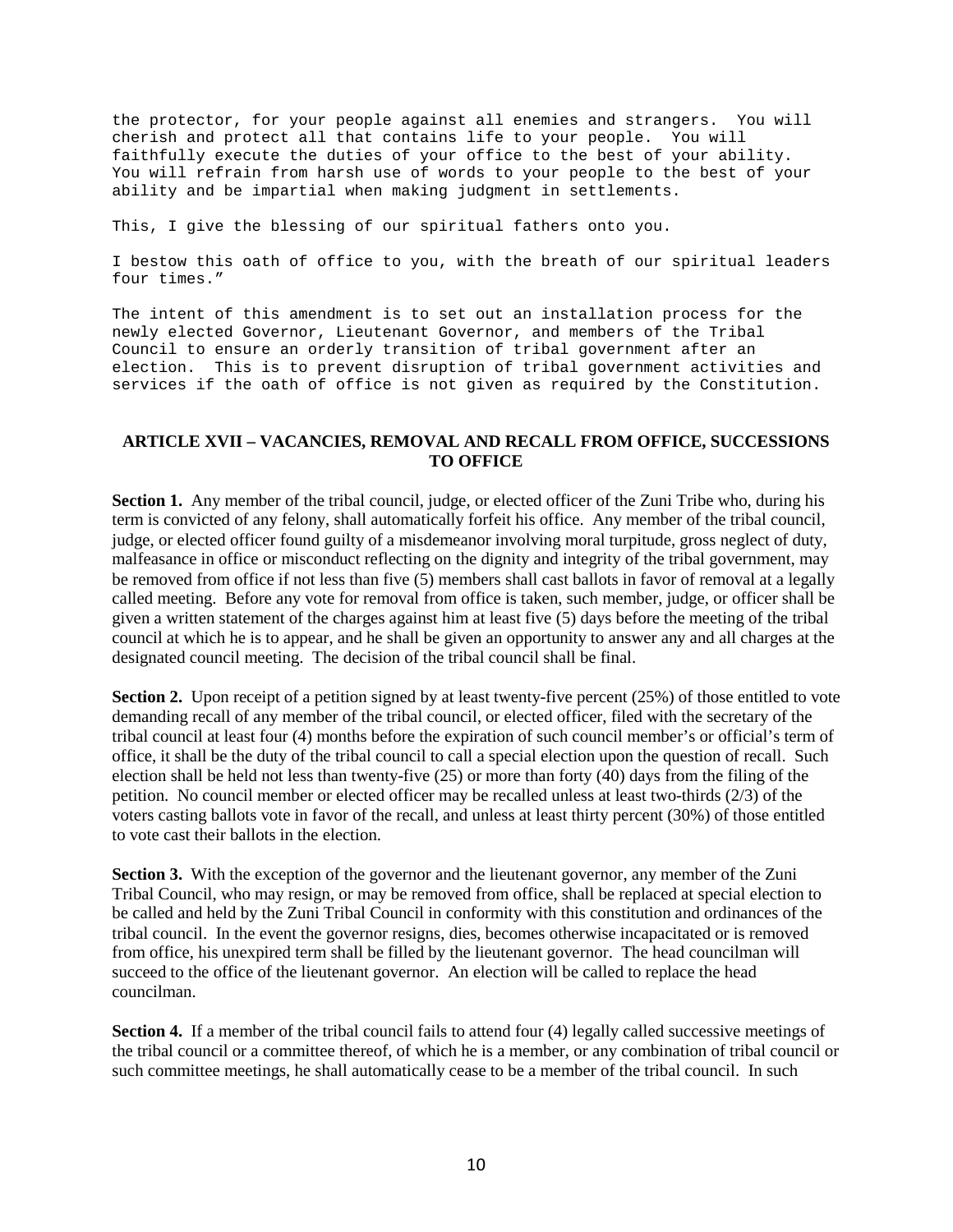event, the tribal council shall declare the position vacant and the governor shall arrange for a special election to choose a successor to serve the unexpired term, unless such member:

a. Is excused by the tribal council, or

b. Is absent by reason of illness, or due to reasons beyond his control which are satisfactory to the tribal council.

**Section 5.** In the event of a vacancy, for any cause, in the membership of the tribal council, the unexpired term corresponding to the vacancy shall be filled by a qualified person in accordance with this constitution and in conformity with established tribal election procedures.

## **ARTICLE XVIII – CULTURAL AND HISTORIC PRESERVATION**

**Section 1.** The Zuni Tribe values its cultural resources as priceless because of the importance to the Zuni culture and heritage, traditional knowledge and traditional cultural practices. The Zuni Tribe asserts and maintains collective property rights in tribal cultural objects and sites, wherever they are located. The Zuni Tribe asserts the collective right to maintain, control, protect and preserve its cultural resources on behalf of its people and culture.

**Section 2.** Zuni cultural resources include all objects created by tribal members and ancestors used in traditional cultural practices, whether portable or embedded in the ground, or painted, drawn or carved on to any surface; all sites and places used for traditional cultural practices or that hold cultural significance to the Zuni Tribe; and all intellectual property such as dances and songs.

**Section 3.** Such Zuni cultural resources are not individually owned but are held in trust for the Zuni people by an authorized caretaker or caretakers according to Zuni culture and tradition. No such traditional caretaker, or any other person, has, or has ever had, the individual property right or authority under Zuni law, culture or tradition to sell or dispose of cultural resources within their care or possession. No person has the authority to misuse or destroy Zuni cultural resources.

**Section 4.** The Zuni Tribe shall have the rights of replevin and repatriation and the right to seek injunctive and declaratory relief or take any other action under the civil and criminal laws of the Zuni Tribe in the Zuni tribal court or in any court of competent jurisdiction to protect and recover Zuni cultural resources. This includes the right to seek civil and criminal penalties against any tribal member, Indian or non-Indian who violates this Article.

History Article XVIII was added in its entirety on October 23, 2014. The intent of this amendment is to create a new Article in the Zuni Constitution to protect and preserve Zuni cultural resources that are of sacred, cultural, traditional or historical importance to the Zuni Tribe.

## **ARTICLE XIX – INHERENT POWERS OF THE ZUNI TRIBE**

**Section 1.** No provision of this constitution shall be construed as a limitation of the inherent residual sovereign powers of the Zuni Tribe. Any such powers, not delegated to the representative tribal government by this constitution, are retained for direct exercise by the people through referendum, as provided for herein, or for exercise by the tribal government following amendment of the constitution.

History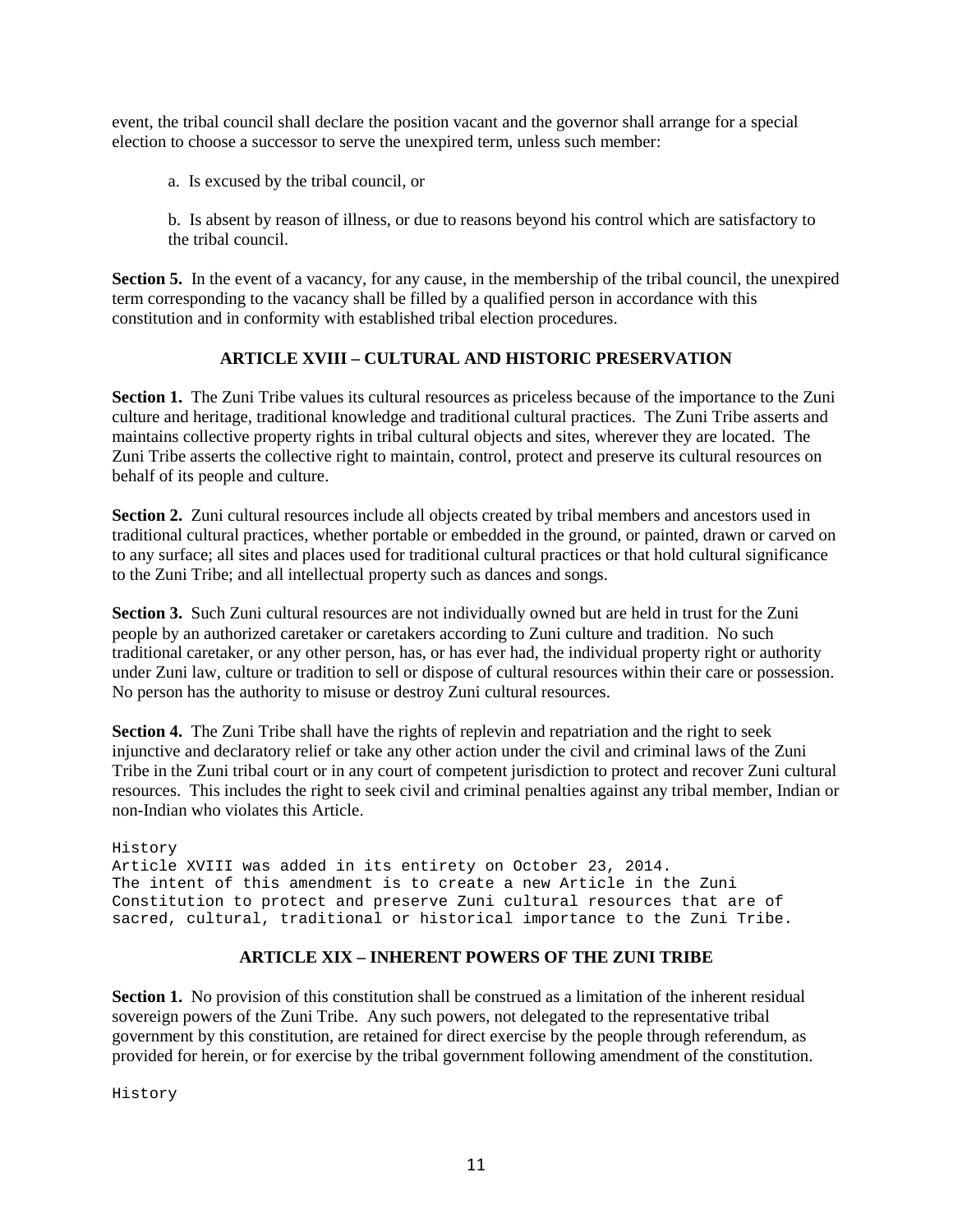Article XVIII became Article XIX, with the amended addition of Article XVIII – CULTURAL AND HISTORIC PRESERVATION.

#### **ARTICLE XX – AMENDMENTS**

**Section 1.** This constitution may be amended at an election authorized by the tribal council by a majority of all members of the tribal council, or upon receipt of a signed petition with a minimum of thirty percent (30%) of those entitled to vote.

**Section 2.** If at such election, the amendment is adopted by majority vote of the qualified voters of the tribe voting therein, and if the number of ballots cast represents not less than thirty percent (30%) of those entitled to vote, such amendment shall be submitted to the Governor, Lieutenant Governor and Tribal Council for public posting on the next business day and it shall thereupon take effect.

History Article XX, previously referred to as XIX, read "Section 1. This constitution may be amended at an election which shall be authorized by the Secretary of the Interior upon request by the tribal council: a. Whenever by majority vote of all members of the tribal council, the governing body of the tribe shall authorize the submission of a proposed amendment to the electorate of the tribe, or b. Whenever a minimum of thirty percent (30%) of those entitled to vote, by signed petition, shall request such amendment. Section 2. If, at such election, the amendment is adopted by a majority vote of the qualified voters of the tribe voting therein, and if the number of ballots cast represents not less than thirty percent (30%)of those entitled to vote, such amendment shall be submitted to the Secretary of the Interior and, if approved by him, it shall thereupon take effect."

October 23, 2014 amended to "Section 1**.** This constitution may be amended at an election authorized by the tribal council by a majority of all members of the tribal council, or upon receipt of a signed petition with a minimum of thirty (30%) of those entitled to vote.

Section 2.If at such election, the amendment is adopted by majority vote of the qualified voters of the tribe voting therein, and if the numbers of ballots cast represents not less than thirty percent (30%) of those entitled to vote, such amendment shall be submitted to the Governor, Lieutenant Governor and Tribal Council for public posting on the next business day and it shall thereupon take effect."

Article XIX became Article XX, with the amended addition of Article XVIII – CULTURAL AND HISTORIC PRESERVATION.

The intent of this amendment is to remove the requirement that the Secretary of the Interior must authorize and conduct a Secretarial election to amend the Zuni Constitution. It would allow the Tribe to exercise selfdetermination by amending its own constitution through a vote of tribal members at a tribal election without the consent of the federal government.

#### **ARTICLE XXI – REFERENDUM**

12